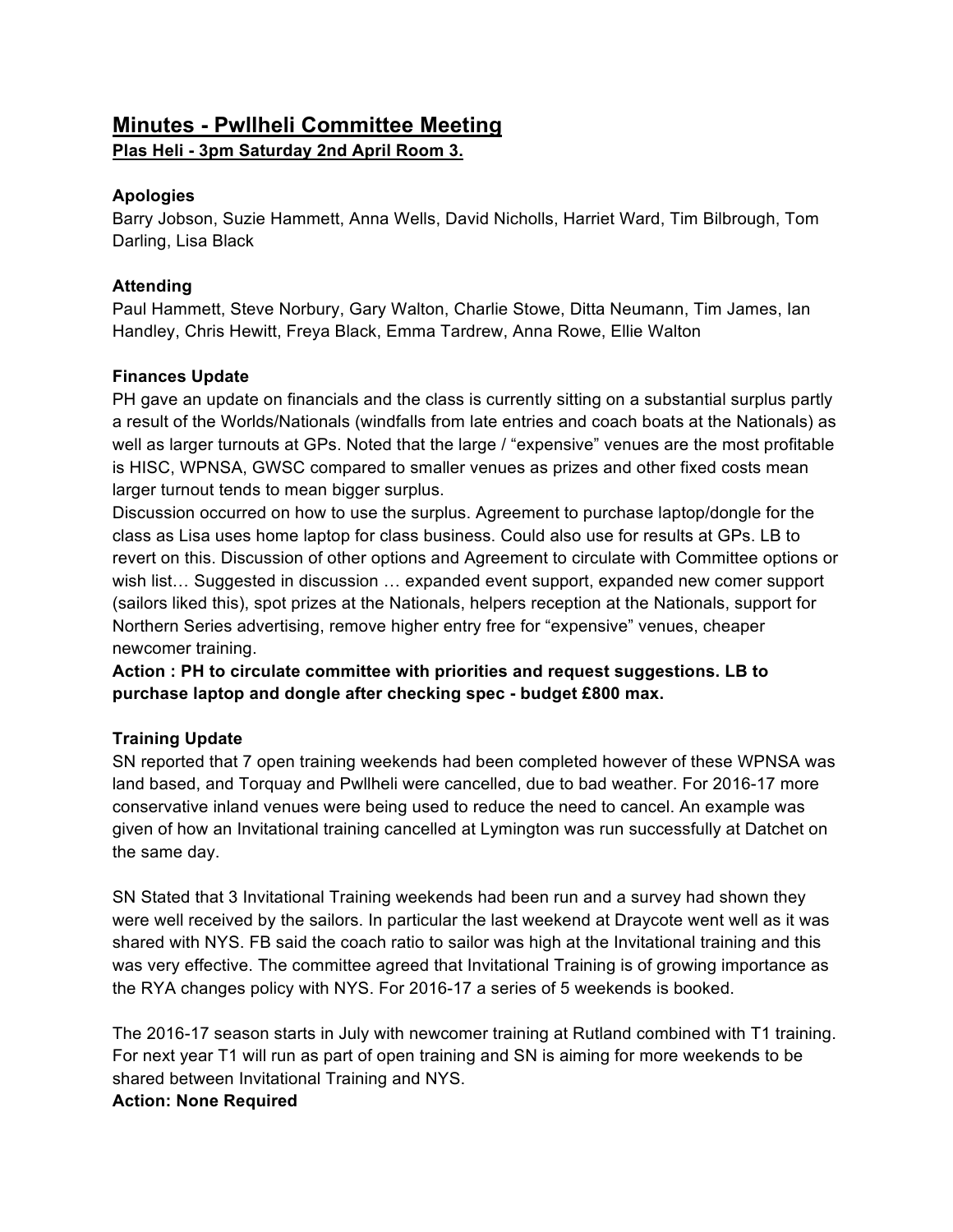#### **Sailing Update**

CS outlined the new slimmed down GP series of 8 events including Winters and Inlands. Venues for 2016/2017 to include the parameters set out in previous meetings - Rutland, WPNSA, Poole, Grafham (Inlands), Draycote (Winters), Pwllheli, Largs, HISC. Plus Sprint finals in March at Grafham.

**Action: To circulate and publish dates on website. With with new Sailing Sec on NoS.** 

#### **Nationals Update**

TJ Outlined that the Nationals planning was proceeding well. Some work on SIs that expected to be completed this week. Some aspects of pre weighing need to be resolved. Sailors suggested daily spot prizes at morning briefing. The dinner will need to be at a Hotel as club not large enough for expected entry and parents etc. This adds cost but will be a nice option. Consider parents at club and sailors at Hotel but need to ensure chaperone for sailors. Discussion about managing the location of the after party. Suggest discuss with Tom and Harriet.

**Action: TJ to discussed the socials Tom and Harriet as well as other sailors. Work on SIs with Stuart Childerley.**

#### **Support at the Worlds**

PH/SN outlined a proposal to replace travel grants (cost circa £1,500 2015) with Event support at overseas events for all UK Class members. The travel grants go to a narrow group of sailors that are going anyway and the RYA Summer Squad support will be smaller in 2016. Tom Walker is confirmed as the coach for Medemblik, Suzie Hammett to give transport for the class at no cost and Steve Norbury agreed to take the Class RIB subject to covering additional travel costs. RYA has offered to kindly help with some accommodation costs. Unanimous agreement this was a good use of resources. Expected total cost £1,300-1,500 for Worlds one coach. If we have large entry perhaps consider parent RIB for other course this is TBC. DN suggested liaising with Matt Thomas who is supporting the Irish entry to see if there are some synergies to support all British entries.

**Action: PH to confirm logistics with Tom / SN re RIB and contact Matt Thomas**

## **Sprint racing qualifiers / Finals**

PH outlined the concept behind the new Sprint Finals and qualifiers. Details were provided in event documentation with a 20-24 boat Finals at Grafham in March 2017. The qualifiers were to be hosted by clubs, parents and coaches but the UK Class should not be too prescriptive. Winner of qualifiers would guarantee a place at the finals and other finishers too. Mechanism agreed was minimum of 5 boats and 5 races at the qualifiers for an event to be a qualifier. Finish percentage used to rank all non event winners (this is finish place/qualifyng boats times 100) and go down this list until the required invites accepted. Qualifying boats are those than complete at least one race ie not just enter. HISC, RLYC, RTYC and QMSC all receptive to preliminary discussions (subsequent to this meeting 13 clubs have asked for information to consider hosting events) . DN was concerned that winter might be a problem for Scotland. It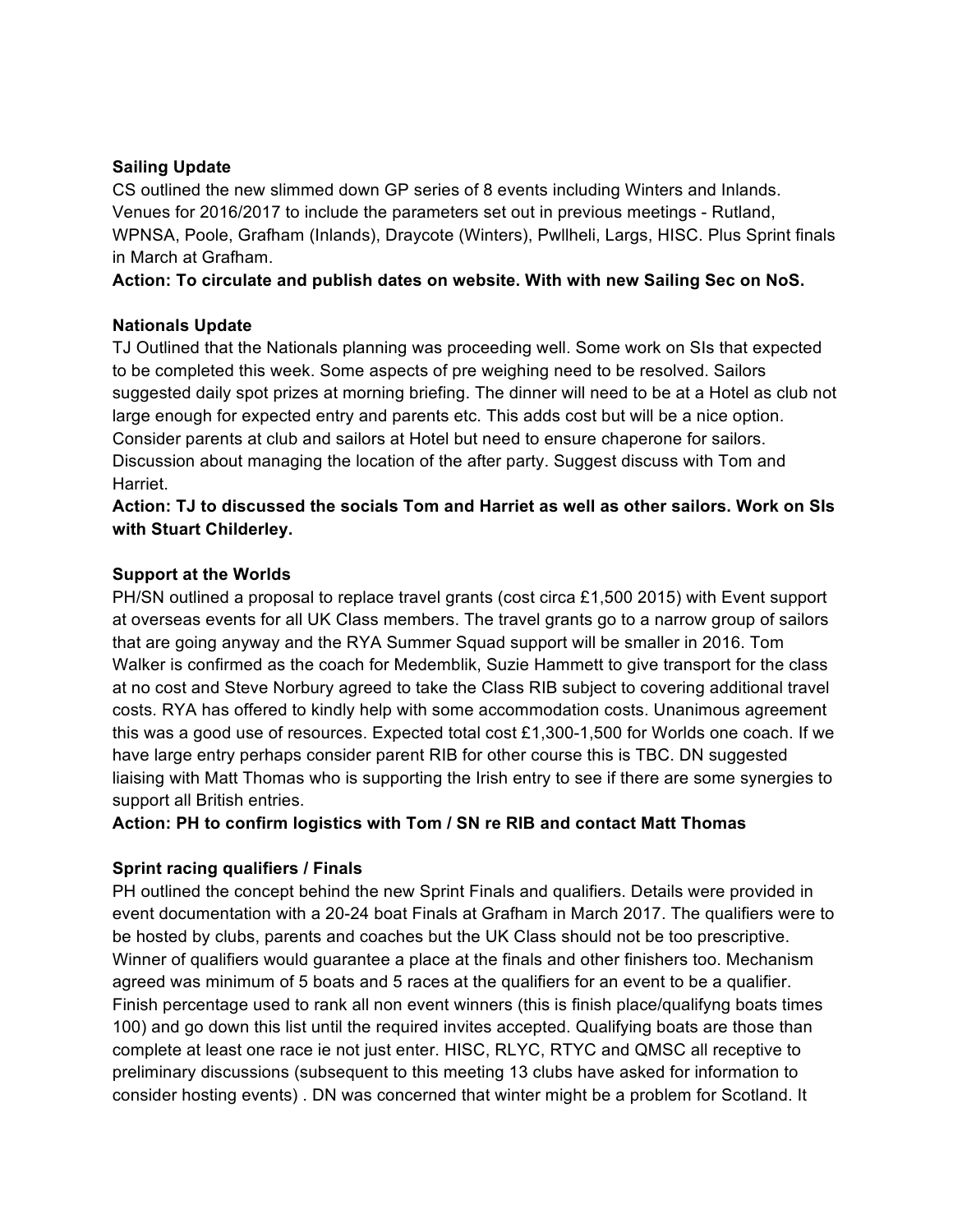was agreed that coaching takes place in Winter and perhaps sprint events can take place then. GW was concerned that all sailors had access to events. Also that some clubs may not have support for events. Agreement this format should be pursued and that it was likely that the problems could be solved.

## **Action : PH to circulate to potential host clubs / coaches details of 29er dates to avoid and sprint event details. Initial push is to get hosts then second stage to advertise more widely the events and the Finals.**

#### **Committee summer 2016 onwards - PH**

PH outlined that the following were standing down in summer 2016 - Charlie (Sailing Sec), Debbie (Class Liason), Tim (General Sec) along with both sailor reps. PH said he had proactively been searching for replacements. Has discussed with two sailors that they may stand for election along with parents for Class liaison and GenSec. Much discussion but no volunteers for Sailing Secretary. SN says he has offers from two people to assist with Training. Initiative to encourage female helpers: CS pointed out that RYA funding is dependent on 50:50 participation. Currently sailors are nearly there at this ratio, but few females are helpers on the water or on the committee.

**Action : PH and CS/SN to continue work to find a Sailing Sec and ideally head to Nationals with a most of the roles having some interest. Getting volunteers is really hard !** 

#### **Sailor Representative within the Class - All**

PH outlined a number of suggestions for how to develop sailor representation. PH had invited a number of sailors to attend the committee meeting on an ad hoc basis as measuring had meant those sailor reps that normally attend could not - Freya, Ellie, Anna and Emma fully contributed. It was agreed that;

1) A new sailors forum to be set up and chaired by Sailor Reps (Tom Darling and Harriet Ward) at the Nationals. Run and chaired by the sailors - main committee may suggest a few topics but this is run by the sailors on issues they want to see action on. PH felt no parents should be there.

2) Add *ad hoc* sailor invites to the committee at future meetings in addition to sailor reps. This adds a larger critical mass of sailors and they are more likely to counter the views of parents. **Action : PH to chat to TD/HW about sailors forum and to ask 4-5 additional sailors to future meetings.**

#### **Carbon Rig - PH**

PH outlined the process by which the international Class is allowing Julian Bethwaite to trial a new carbon rig. Details are a little sketchy but it appears to involve a new taller carbon rig with flat top main, new jib and spinnaker. Approx cost guesstimate of £3,000 perhaps more. While there was agreement that this would result in a better boat concern was expressed about the cost and the impact on the class from such a step change in costs. The committee agreed the wording of a statement to the International 29er Class.